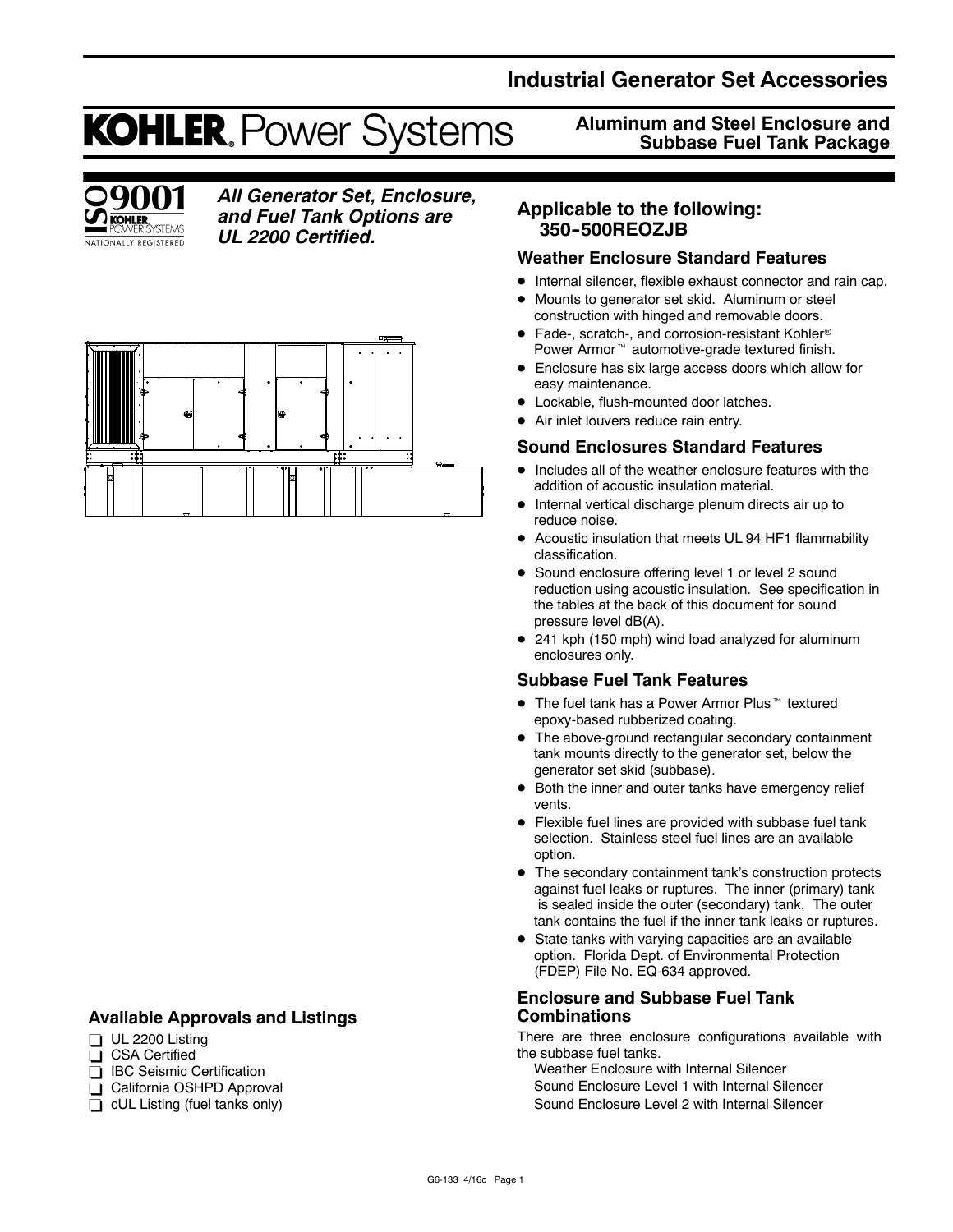# **Weather Enclosure**



# **Weather Enclosure Features**

- $\bullet$  Heavy-duty formed panels, solid construction. Preassembled package offering corrosion resistant, dent resilient structure mounting directly to the generator set skid. Available in 3 mm (0.125 in.) aluminum or 14 gauge steel.
- $\bullet$  Power Armor<sup> $m$ </sup> automotive-grade finish resulting in advanced corrosion and abrasion protection as well as enhanced edge coverage and color retention.
- $\bullet$  Internal exhaust silencer. Offers maximum component life, operator safety, and includes rain shield and cap.

**NOTE:** Installing an additional length of exhaust tail pipe may increase backpressure levels. Please refer to the generator set spec sheet for the maximum backpressure value.

**•** Service access. Multi-personnel doors for easy access to generator set control and servicing of the fuel fill, fuel gauge, oil fill, and battery.

- $\bullet$  Interchangeable modular panel construction allows design flexibility without compromising building standards.
- $\bullet$  Bolted panels facilitate service, future modification upgrades, or field replacement.
- $\bullet$  Cooling/combustion air intake. Weather protective designs using fixed air inlet louvers. Sized for maximum cooling airflow.
- $\bullet$  Cooling air discharge. Weather protective design featuring vertical air discharge. Exhausts air through a punched air outlet grille.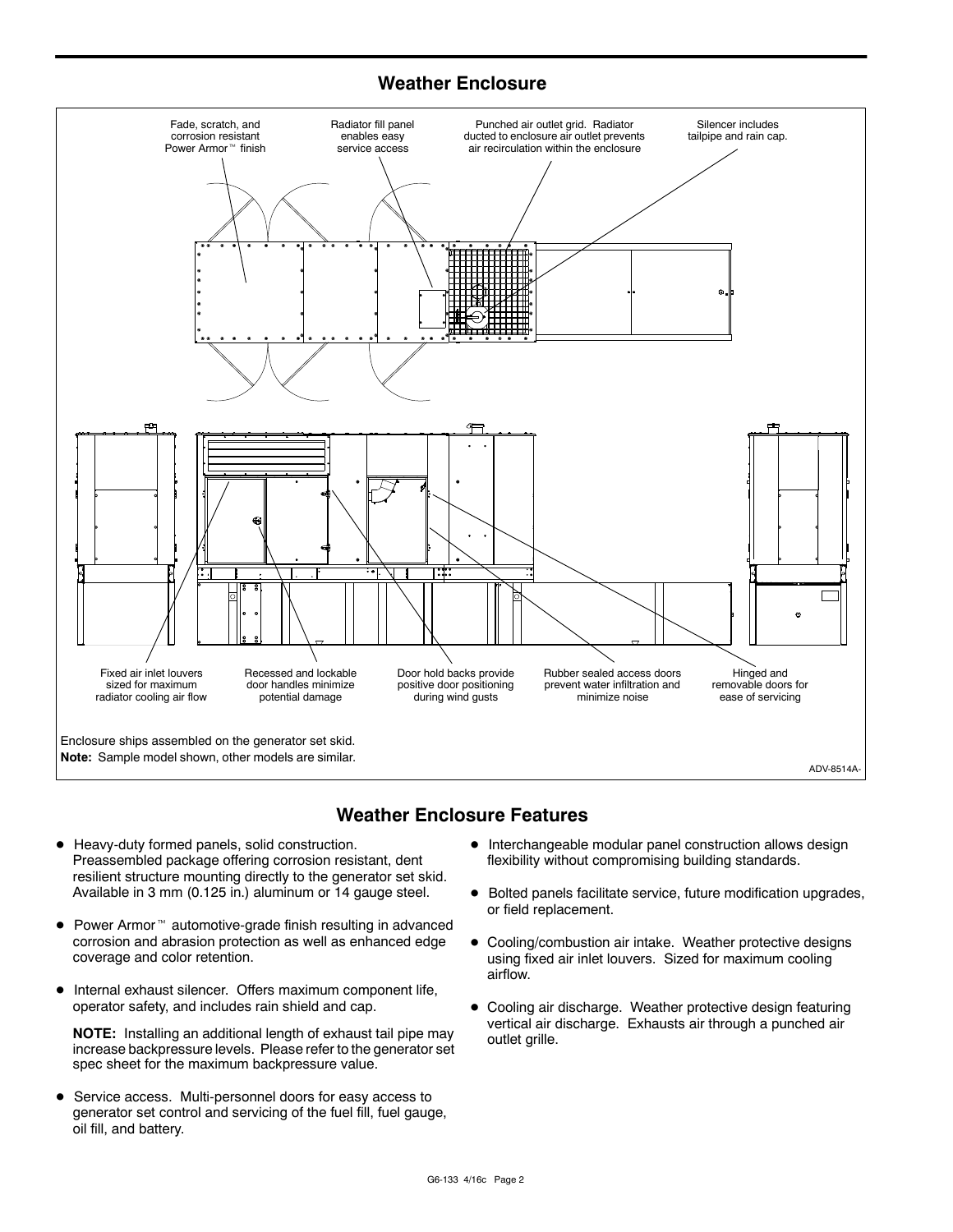# **Level 1 Sound Enclosure**



# **Level 1 Sound Enclosure Features**

- $\bullet$  Heavy-duty formed panels, solid construction. Pre-assembled package offering corrosion resistant, dent resilient structure mounting directly to the generator set skid. Available in 3 mm (0.125 in.) aluminum or 14 gauge steel.
- $\bullet$  Power Armor<sup> $m$ </sup> automotive-grade finish resulting in advanced corrosion and abrasion protection as well as enhanced edge coverage and color retention.
- Internal exhaust silencer offering maximum component life and operator safety.

**NOTE:** Installing an additional length of exhaust tail pipe may increase backpressure levels. Please refer to the generator set spec sheet for the maximum backpressure value.

• Service access. Multi-personnel doors for easy access to generator set control and servicing of the fuel fill, fuel gauge, oil fill, and battery.

- $\bullet$  Interchangeable modular panel construction. Allows complete serviceability or replacement without compromising enclosure design.
- $\bullet$  Bolted panels facilitate service, future modification upgrades, or field replacement.
- Cooling/combustion air intake. Weather protective designs using fixed air inlet louvers. Sized for maximum cooling airflow.
- Cooling air discharge. Attenuated models offering an internal vertical discharge scoop that redirects cooling air up and above the enclosure to reduce noise.
- Attenuated design using a silencer and acoustic insulation UL 94 HF1 listed for flame resistance.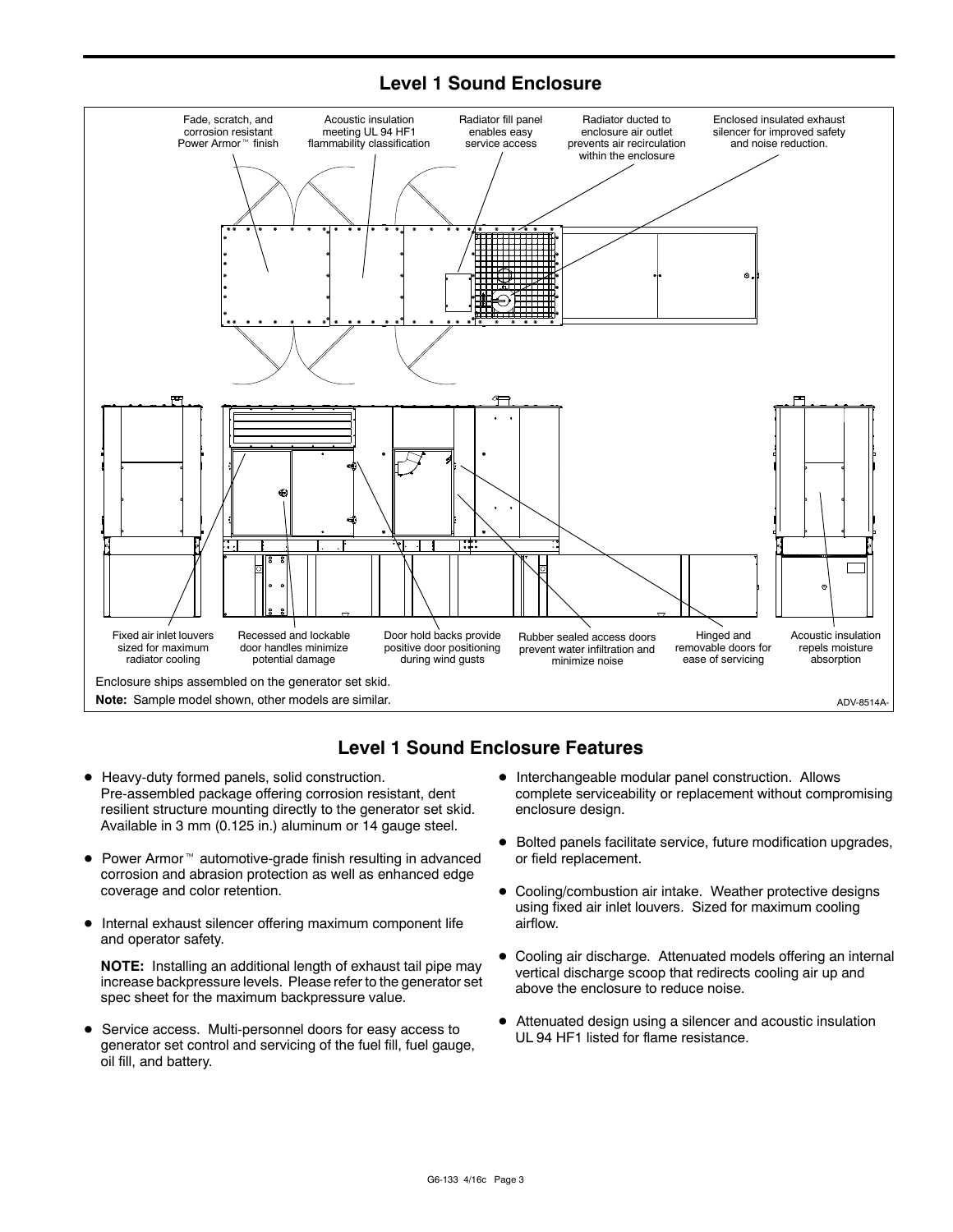# **Level 2 Sound Enclosure**



# **Level 2 Sound Enclosure Features**

- $\bullet$  Heavy-duty formed panels, solid construction. Pre-assembled package offering corrosion resistant, dent resilient structure mounting directly to the generator set skid. Available in 3 mm (0.125 in.) aluminum or 14 gauge steel.
- $\bullet$  Power Armor<sup> $m$ </sup> automotive-grade finish resulting in advanced corrosion and abrasion protection as well as enhanced edge coverage and color retention.
- $\bullet$  Internal exhaust silencer offering maximum component life and operator safety.

**NOTE:** Installing an additional length of exhaust tail pipe may increase backpressure levels. Please refer to the generator set spec sheet for the maximum backpressure value.

• Service access. Multi-personnel doors for easy access to generator set control and servicing of the fuel fill, fuel gauge, oil fill, and battery.

- $\bullet$  Interchangeable modular panel construction. Allows complete serviceability or replacement without compromising enclosure design.
- $\bullet$  Bolted panels facilitate service, future modification upgrades, or field replacement.
- Cooling/combustion air intake. Weather protective designs using fixed air inlet louvers. Sized for maximum cooling airflow.
- Cooling air discharge. Attenuated models offering an internal vertical discharge scoop that redirects cooling air up and above the enclosure to reduce noise.
- Attenuated design using dual silencers connected in series and acoustic insulation UL 94 HF1 listed for flame resistance.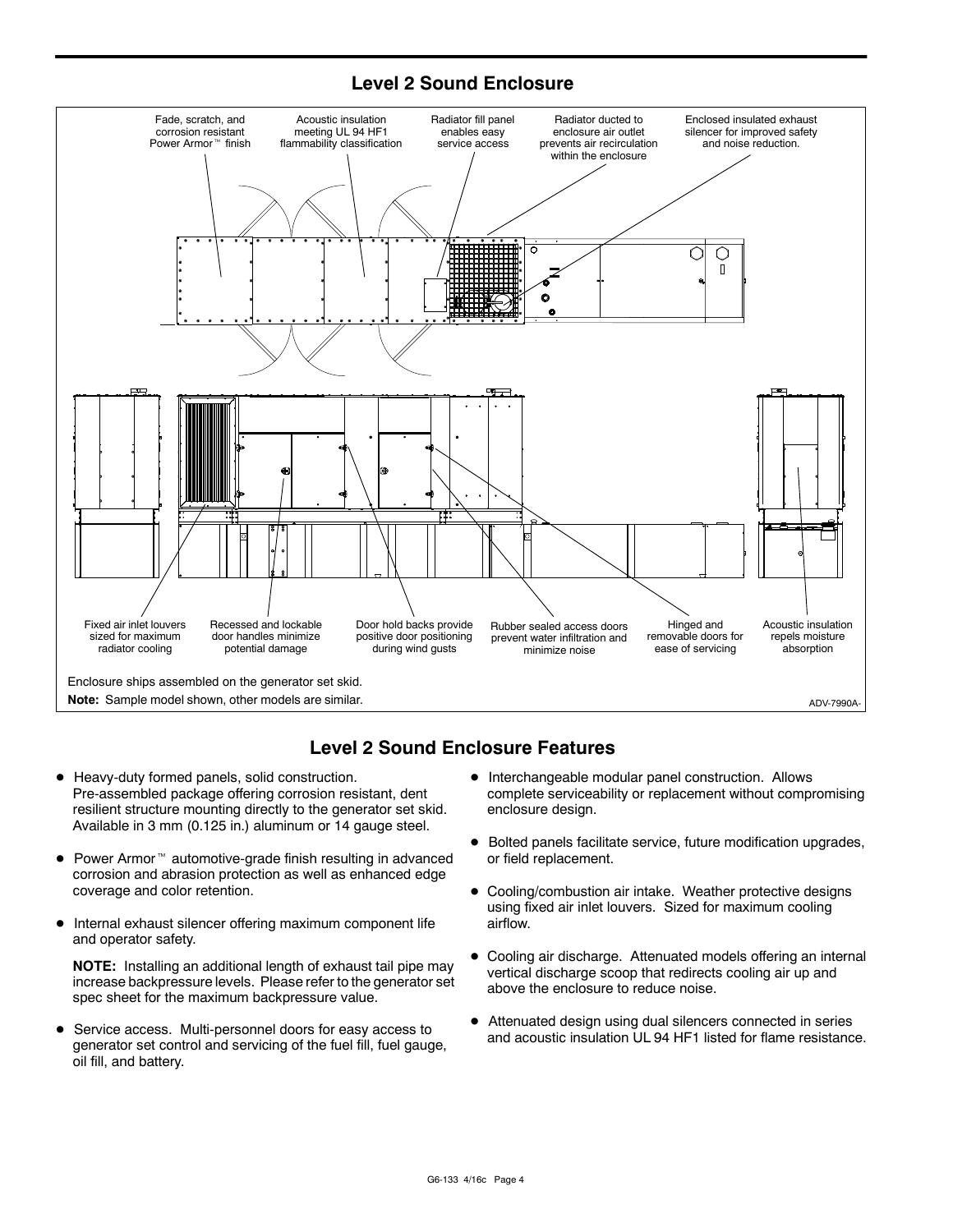**Weather and Sound Enclosure Options**



## **Enclosure Design Options**

- $\Box$  Aluminum Enclosure
- $\Box$  Steel Enclosure

#### **Enclosure Silencer Options**

- **T** Internal Silencer, weather enclosure
- $\Box$  Internal Silencer, sound enclosure, level 1
- □ Internal Silencer, sound enclosure, level 2

## **Basic Electrical Package (BEP)**

*Distribution Panel/Load Center. Prewired AC power* distribution of all factory-installed features including two GFCI-protected internal 120-volt service receptacles, two AC incandescent lights, and commercial grade wall switch. The single-phase load center powered by building source power and protected by a main circuit breaker, rated for 100 amps with capacity and circuit positions for future expansion. AC power distribution installed in accordance with NEC and all wiring within EMT thin wall conduit. Incandescent AC lights located within UL-listed fixtures designed for wet locations.

#### **DC Light Package**

**DC Light Package (DLP).** Prewired qty. 2, internal DC light package offering an economical alternative light source within the enclosure, as a complement to the BEP or a source of light when AC power is not available. Battery drain limited with fuse protection and controlled through a 0-60 minute, spring-wound, no-hold timer.

## **Miscellaneous Enclosure Options**

**Controller Viewing Window.** Control panel viewing window.

- $\Box$  Aluminum construction
- $\Box$  Steel construction
- **Gravity Discharge.** Aluminum construction (for aluminum or steel enclosures)
- **Battery Charger, Mounted.** Mounting and prewiring of DC output and AC input when optional BEP is selected. Battery charger located inside the enclosure and accessible through an access door.
- **Battery Charger with Alarms.** Mounted and wired.

**Block Heater Wiring.** Prewiring of AC input when optional BEP is selected.

- $\Box$  Heater available in single phase 90-120 VAC
- Heater available in single phase 208-240 VAC
- **T** Remote Emergency Stop Switch. Externally mounted, recessed emergency stop switch.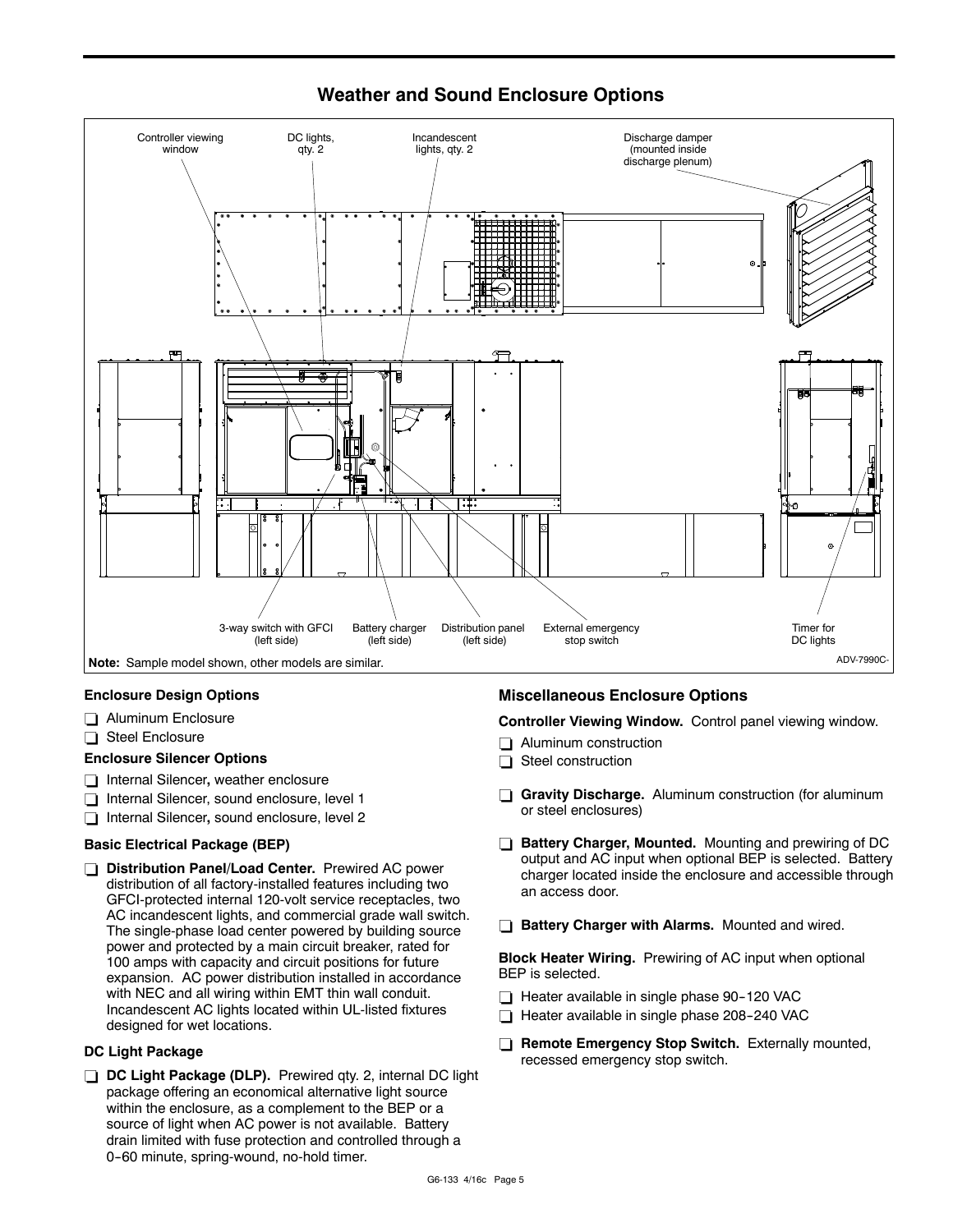# **Subbase Fuel Tank**



# **Standard Subbase Fuel Tank Features**

- Extended operation. Optional tank capacities for multiple hour requirements.
- $\bullet$  Power Armor Plus<sup>™</sup> textured epoxy-based rubberized coating that creates an ultra-thick barrier between the tank and harsh environmental conditions like humidity, saltwater, and extreme temperatures, and provides advanced corrosion and abrasion protection.
- UL listed. Secondary containment generator set base tank meeting UL 142 requirements.
- NFPA compliant. Designed to comply with the installation standards of NFPA 30 and NFPA 37.
- $\bullet$  Integral external lift lugs. Enables crane with spreader-bar lifting of the complete package (empty tank, mounted generator set, and enclosure) to ensure safety.
- **•** Emergency pressure relief vents. Vents ensure adequate venting of inner and outer tank under extreme pressure and/or emergency conditions.
- Normal vent with cap. Vent is raised above lockable fuel fill.
- Fuel level sender with fuel level and low and high fuel warning annunciated through the generator set controller.
- Leak detection switch. Annunciates a contained primary tank fuel leak condition at generator set control.
- $\bullet$  Electrical stub-up area.

# **State Subbase Fuel Tank Options**

## **Bottom Clearance**

 $\Box$  I-beams, provides 106 mm (4.2 in.) of ground clearance

## **Fuel in Basin Options**

 $\Box$  Fuel in basin switch, Florida Dept. of Environmental Protection (FDEP) File No. EQ-682 approved

## **Fuel Fill Options**

- $\Box$  Fill pipe extension to within 152 mm (6 in.) of bottom of fuel tank
- $\Box$  18.9 L (5 gallon) spill containment with 95% shutoff
- $\Box$  18.9 L (5 gallon) spill containment
- $\Box$  18.9 L (5 gallon) spill containment fill to within 152 mm (6 in.) of bottom of fuel tank
- $\Box$  28.4 L (7.5 gallon) spill containment, Florida Dept. of Environmental Protection (FDEP) File No. EQ-345 approved
- $\Box$  28.4 L (7.5 gallon) spill containment with 95% shutoff, Florida Dept. of Environmental Protection (FDEP) File No. EQ-345/ EQ-257 approved

## **Fuel Supply Options**

- $\Box$  Fire safety valve (installed on fuel supply line)
- $\Box$  Ball valve (installed on fuel supply line)

#### **High Fuel Level Switch**

- $\Box$  High fuel level switch, Florida Dept. of Environmental Protection (FDEP) File No. EQ-682 approved
- $\Box$  Three-alarm fuel tank panel
- $\Box$  Three-alarm fuel tank panel, Florida Dept. of Environmental Protection (FDEP) File No. EQ-682 approved

## **Normal Vent Options**

- $\Box$  3.7 m (12 ft.) above grade (without spill containment)
- $\Box$  3.7 m (12 ft.) above grade (with spill containment)

#### **Tank Marking Options**

- $\Box$  Decal, Combustible Liquids Keep Fire Away (qty. 2)
- $\Box$  Decal, NFPA 704 identification (qty. 2)
- $\Box$  Decal, tank number and safe fuel fill height (qty. 2)
- $\Box$  Decal, tank number and safe fuel fill height, NFPA 704 identification

## **Fluid Containment Options**

 $\Box$  100% engine fluid containment

#### **Freestanding Stairs**

#### **(available with 914 mm (36 in.) height tanks only)**

- $\Box$  Stairs only
- $\Box$  Stairs with platform
- $\Box$  Stairs with catwalk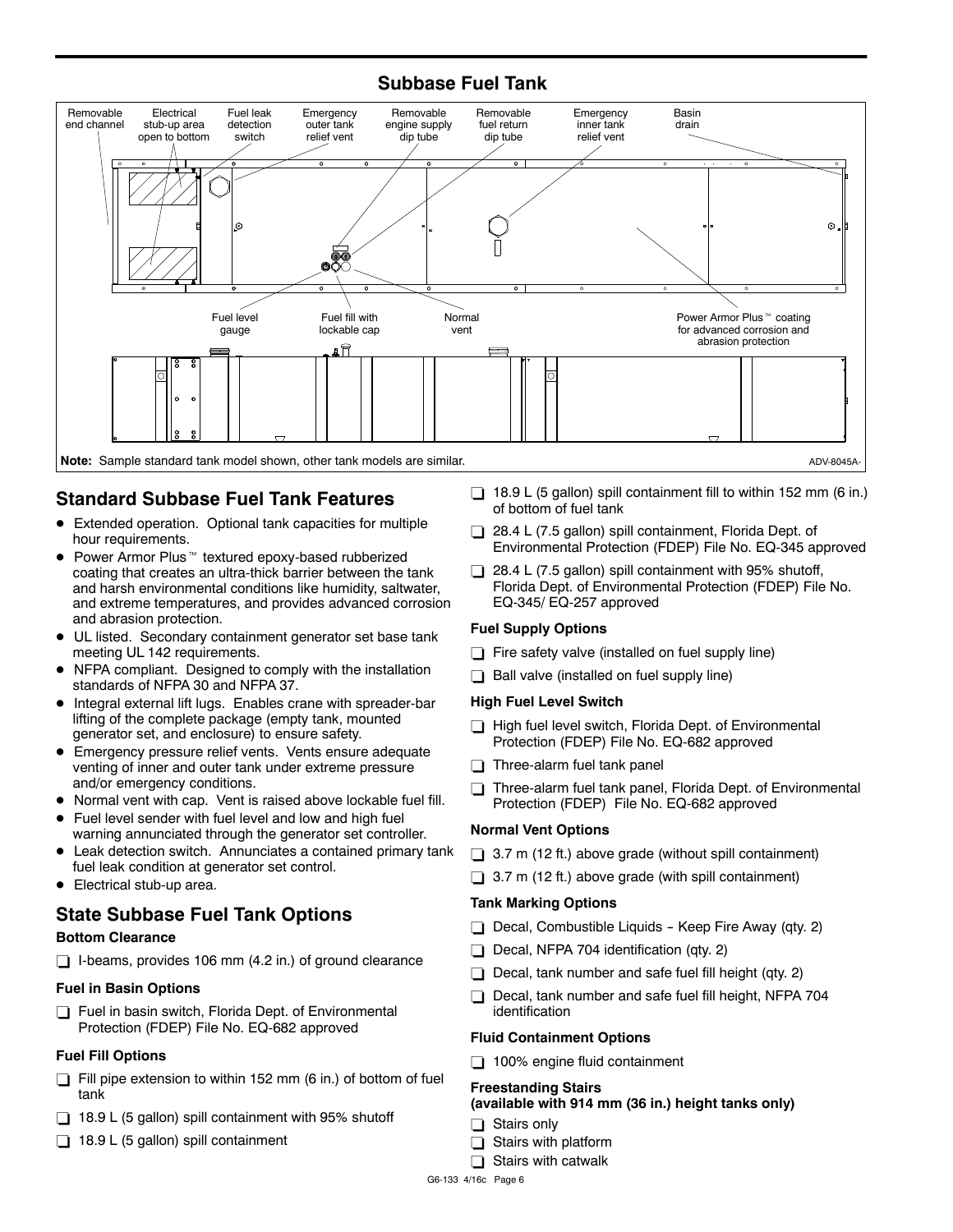|                                             | <b>Est. Fuel Supply</b><br>Hours at 60 Hz<br>with Full Load<br><b>Nominal/Actual</b> | 350REOZJB                              |           |              |                                       |                                          |                                                   | Sound<br><b>Pressure</b>                       |
|---------------------------------------------|--------------------------------------------------------------------------------------|----------------------------------------|-----------|--------------|---------------------------------------|------------------------------------------|---------------------------------------------------|------------------------------------------------|
| <b>Fuel Tank</b><br>Capacity,<br>$L$ (gal.) |                                                                                      | Max. Dimensions, mm (in.)              |           |              |                                       | Max. Weight, kg (lb.) *                  |                                                   | Level at                                       |
|                                             |                                                                                      | Length                                 | Width     | Height       | <b>With Steel</b><br><b>Enclosure</b> | <b>With Aluminum</b><br><b>Enclosure</b> | <b>Fuel Tank</b><br>Height,<br>mm (in.) $\dagger$ | 60 Hz with<br>Full Load,<br>$dB(A)$ $\ddagger$ |
|                                             | Weather Enclosure and Standard Subbase Fuel Tank                                     |                                        |           |              |                                       |                                          |                                                   |                                                |
| No Tank                                     | 0                                                                                    | 4936 (194)                             |           | (91)<br>2323 | 4799<br>(10580)                       | (9740)<br>4418                           | 0<br>(0)                                          |                                                |
| 1530<br>(404)                               | 12/15                                                                                | 4938 (194)                             | 1423 (56) | 2729 (107)   | (13026)<br>5909                       | 5528<br>(12186)                          | 406 (16)                                          | 92                                             |
| (774)<br>2930                               | 24/29                                                                                |                                        |           | 3085 (121)   | 6200<br>(13669)                       | 5819<br>(12829)                          | 762 (30)                                          |                                                |
| 4394 (1161)                                 | 36/43                                                                                | 5637 (222)                             |           | 3237 (127)   | 6588<br>(14525)                       | 6207<br>(13685)                          |                                                   |                                                |
| 5046 (1333)                                 | 48/50                                                                                | 6272 (247)                             |           |              | (14950)<br>6781                       | 6400<br>(14110)                          | 914 (36)                                          |                                                |
|                                             | Weather Enclosure and State Subbase Fuel Tank                                        |                                        |           |              |                                       |                                          |                                                   |                                                |
| 1530<br>(404)                               | 12/15                                                                                |                                        | 1423 (56) | 2704 (106)   | 6080<br>(13405)                       | (12565)<br>5699                          | 381 (15)                                          | 92                                             |
| (774)<br>2930                               | 24/29                                                                                | 5891 (232)                             |           | 2983 (117)   | 6346<br>(13991)                       | (13151)<br>5965                          | 660 (26)                                          |                                                |
| 4394 (1161)                                 | 36/43                                                                                | 6069 (239)                             |           | 3237 (127)   | (14652)<br>6673                       | 6292 (13812)                             |                                                   |                                                |
| 5046 (1333)                                 | 48/50                                                                                | 6831<br>(269)                          |           |              | (15196)<br>6893                       | 6512 (14356)                             | 914 (36)                                          |                                                |
| 10009 (2644)                                | 72/99                                                                                | 7264 (286)                             | 2591(102) | 3377 (133)   | 8381<br>(18478)                       | 8000 (17638)                             | 1076 (42)                                         |                                                |
|                                             | Sound Enclosure (Level 1) and Standard Subbase Fuel Tank                             |                                        |           |              |                                       |                                          |                                                   |                                                |
| No Tank                                     | 0                                                                                    | 4936 (194)                             | 1423 (56) | 2323<br>(91) | (10660)<br>4835                       | 4458<br>(9820)                           | 0<br>(0)                                          | 80                                             |
| 1530<br>(404)                               | 12/15                                                                                | 4938 (194)<br>5637 (222)<br>6272 (247) |           | 2729 (107)   | (13106)<br>5945                       | 5568<br>(12266)                          | 406 (16)                                          |                                                |
| 2930<br>(774)                               | 24/29                                                                                |                                        |           | 3085 (121)   | 6236<br>(13749)                       | (12909)<br>5859                          | 762 (30)                                          |                                                |
| 4394 (1161)                                 | 36/43                                                                                |                                        |           | 3237 (127)   | 6624<br>(14605)                       | (13765)<br>6247                          | 914 (36)                                          |                                                |
| 5046 (1333)                                 | 48/50                                                                                |                                        |           |              | 6817<br>(15030)                       | 6440<br>(14190)                          |                                                   |                                                |
|                                             | Sound Enclosure (Level 1) and State Subbase Fuel Tank                                |                                        |           |              |                                       |                                          |                                                   |                                                |
| 1530<br>(404)                               | 12/15                                                                                |                                        |           | 2704 (106)   | 6116<br>(13485)                       | 5739<br>(12645)                          | 381 (15)                                          |                                                |
| (774)<br>2930                               | 24/29                                                                                | 5891 (232)<br>6069 (239)<br>6831 (269) | 1423 (56) | 2983 (117)   | (14071)<br>6382                       | 6005<br>(13231)                          | 660 (26)                                          |                                                |
| 4394 (1161)                                 | 36/43                                                                                |                                        |           | 3237 (127)   | 6709<br>(14732)                       | 6332<br>(13892)                          | 914 (36)                                          | 80                                             |
| 5046 (1333)                                 | 48/50                                                                                |                                        |           |              | (15276)<br>6929                       | 6552 (14436)                             |                                                   |                                                |
| 10009 (2644)                                | 72/99                                                                                | 7264 (286)                             | 2591(102) | 3377 (133)   | 8417<br>(18558)                       | 8040 (17718)                             | 1076 (42)                                         |                                                |
|                                             | Sound Enclosure (Level 2) and Standard Subbase Fuel Tank                             |                                        |           |              |                                       |                                          |                                                   |                                                |
| No Tank                                     | $\Omega$                                                                             |                                        | 1423 (56) | (91)<br>2300 | 5017<br>(11060)                       | (10060)<br>4563                          | 0<br>(0)                                          | 75                                             |
| (404)<br>1530                               | 12/15                                                                                | 5844 (230)<br>6543 (258)<br>7178 (283) |           | 2706 (107)   | 6127 (13506)                          | 5673<br>(12506)                          | 406 (16)                                          |                                                |
| (774)<br>2930                               | 24/29                                                                                |                                        |           | 3062 (121)   | 6418<br>(14149)                       | 5964 (13149)                             | 762 (30)                                          |                                                |
| 4394 (1161)                                 | 36/43                                                                                |                                        |           | 3214 (127)   | 6806 (15005)                          | 6352 (14005)                             | 914 (36)                                          |                                                |
| 5046 (1333)                                 | 48/50                                                                                |                                        |           |              | 6999<br>(15430)                       | 6545 (14430)                             |                                                   |                                                |
|                                             | Sound Enclosure (Level 2) and State Subbase Fuel Tank                                |                                        |           |              |                                       |                                          |                                                   |                                                |
| 1530<br>(404)                               | 12/15                                                                                |                                        | 1423 (56) | 2681 (106)   | 6298<br>(13885)                       | 5844 (12885)                             | 381 (15)                                          |                                                |
| (774)<br>2930                               | 24/29                                                                                | 6798 (268)<br>6975 (275)               |           | 2960 (117)   | 6564 (14471)                          | 6110 (13471)                             | 660 (26)                                          |                                                |
| 4394 (1161)                                 | 36/43                                                                                |                                        |           | 3214 (127)   | (15132)<br>6891                       | 6437 (14132)                             |                                                   | 75                                             |
| 5046 (1333)                                 | 48/50                                                                                | 7737<br>(305)                          |           |              | 7111<br>(15676)                       | (14676)<br>6657                          | 914 (36)                                          |                                                |
| 10009 (2644)                                | 72/99                                                                                | 7264 (286)                             | 2591(102) | 3377 (133)   | 8599<br>(18958)                       | 8145 (17958)                             | 1076 (42)                                         |                                                |

**Note:** Data in table is for reference only, refer to the respective ADV drawings for details.

\* Max. weight includes the generator set (wet) with largest alternator option, enclosure, silencer, and tank (no fuel).

 $\dagger$  Includes fuel tank and I-beam with 72-hour state fuel tank.

# Log average sound pressure level of 8 measured positions around the perimeter of the unit at a distance of 7 m (23 ft). Refer to TIB-114 for details.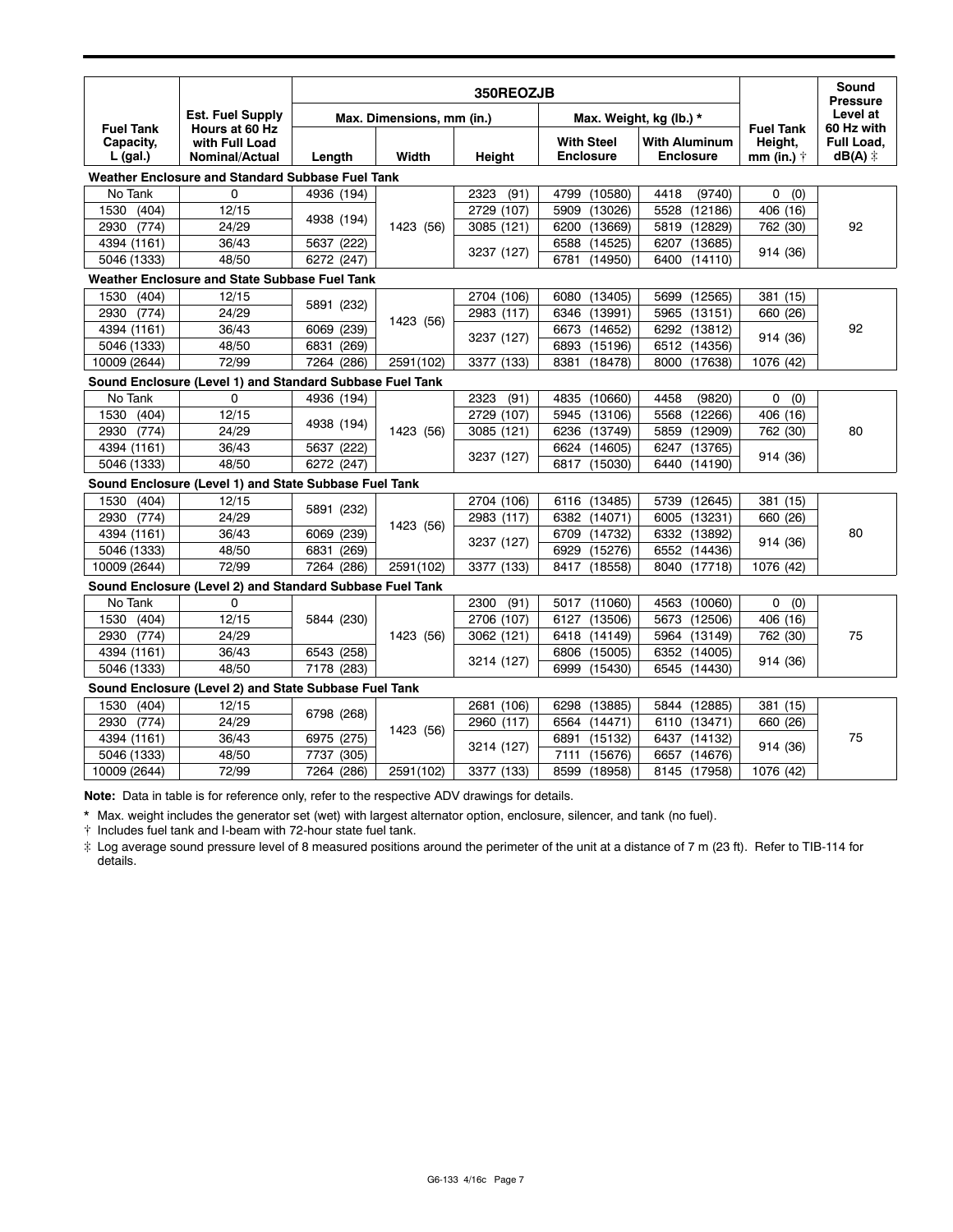|                                                       | <b>Est. Fuel Supply</b><br>Hours at 60 Hz<br>with Full Load<br><b>Nominal/Actual</b> | 400REOZJB                              |                        |              |                                       |                                          |                                                   | Sound                                          |  |
|-------------------------------------------------------|--------------------------------------------------------------------------------------|----------------------------------------|------------------------|--------------|---------------------------------------|------------------------------------------|---------------------------------------------------|------------------------------------------------|--|
|                                                       |                                                                                      | Max. Dimensions, mm (in.)              |                        |              |                                       | Max. Weight, kg (lb.) *                  |                                                   | <b>Pressure</b><br>Level at                    |  |
| <b>Fuel Tank</b><br>Capacity,<br>$L$ (gal.)           |                                                                                      | Length                                 | Width                  | Height       | <b>With Steel</b><br><b>Enclosure</b> | <b>With Aluminum</b><br><b>Enclosure</b> | <b>Fuel Tank</b><br>Height,<br>mm (in.) $\dagger$ | 60 Hz with<br>Full Load,<br>$dB(A)$ $\ddagger$ |  |
|                                                       | Weather Enclosure and Standard Subbase Fuel Tank                                     |                                        |                        |              |                                       |                                          |                                                   |                                                |  |
| No Tank                                               | 0                                                                                    |                                        |                        | 2323<br>(91) | 4799<br>(10580)                       | 4418<br>(9740)                           | 0<br>(0)                                          |                                                |  |
| 1530<br>(404)                                         | 12/13                                                                                | 4938 (194)                             | 1423 (56)              | 2729 (107)   | (13026)<br>5909                       | 5528<br>(12186)                          | 406 (16)                                          | 92                                             |  |
| (774)<br>2930                                         | 24/25                                                                                |                                        |                        | 3085 (121)   | 6200<br>(13669)                       | 5819<br>(12829)                          | 762 (30)                                          |                                                |  |
| 4394 (1161)                                           | 36/37                                                                                | 5637 (222)                             |                        | 3237 (127)   | 6588<br>(14525)                       | 6207<br>(13685)                          |                                                   |                                                |  |
| 5765 (1523)                                           | 48/49                                                                                | 6983 (275)                             |                        |              | 7027<br>(15491)                       | 6646<br>(14651)                          | 914 (36)                                          |                                                |  |
| Weather Enclosure and State Subbase Fuel Tank         |                                                                                      |                                        |                        |              |                                       |                                          |                                                   |                                                |  |
| (404)<br>1530                                         | 12/13                                                                                |                                        |                        | 2704 (106)   | (13405)<br>6080                       | (12565)<br>5699                          | 381 (15)                                          | 92                                             |  |
| (774)<br>2930                                         | 24/25                                                                                | 5891 (232)                             |                        | 2983 (117)   | (13991)<br>6346                       | 5965<br>(13151)                          | 660 (26)                                          |                                                |  |
| 4394 (1161)                                           | 36/37                                                                                | 6069 (239)                             | 1423 (56)              |              | 6673<br>(14652)                       | 6292<br>(13812)                          |                                                   |                                                |  |
| 5765 (1523)                                           | 48/49                                                                                | 7669 (302)                             |                        | 3237 (127)   | (15714)<br>7128                       | 6742 (14874)                             | 914 (36)                                          |                                                |  |
| 10009 (2644)                                          | 72/86                                                                                | 7264 (286)                             | 2591(102)              | 3377 (133)   | 8381<br>(18478)                       | 8000 (17638)                             | 1076 (42)                                         |                                                |  |
|                                                       | Sound Enclosure (Level 1) and Standard Subbase Fuel Tank                             |                                        |                        |              |                                       |                                          |                                                   |                                                |  |
| No Tank                                               | $\mathbf 0$                                                                          |                                        | 1423 (56)              | (91)<br>2323 | (10660)<br>4835                       | 4458<br>(9820)                           | 0<br>(0)                                          | 82                                             |  |
| 1530<br>(404)                                         | 12/13                                                                                | 4938 (194)<br>5637 (222)               |                        | 2729 (107)   | (13106)<br>5945                       | 5568<br>(12266)                          | 406 (16)                                          |                                                |  |
| (774)<br>2930                                         | 24/25                                                                                |                                        |                        | 3085 (121)   | 6236<br>(13749)                       | 5859<br>(12909)                          | 762 (30)                                          |                                                |  |
| 4394 (1161)                                           | 36/37                                                                                |                                        |                        | 3237 (127)   | 6624<br>(14605)                       | (13765)<br>6247                          | 914 (36)                                          |                                                |  |
| 5765 (1523)                                           | 48/49                                                                                | 6983 (275)                             |                        |              | 7063<br>(15571)                       | 6686<br>(14731)                          |                                                   |                                                |  |
|                                                       | Sound Enclosure (Level 1) and State Subbase Fuel Tank                                |                                        |                        |              |                                       |                                          |                                                   |                                                |  |
| 1530<br>(404)                                         | 12/13                                                                                | 5891 (232)<br>6069 (239)               | 1423 (56)<br>2591(102) | 2704 (106)   | 6116<br>(13485)                       | 5739 (12645)                             | 381 (15)                                          | 82                                             |  |
| 2930<br>(774)                                         | 24/25                                                                                |                                        |                        | 2983 (117)   | 6382<br>(14071)                       | (13231)<br>6005                          | 660 (26)                                          |                                                |  |
| 4394 (1161)                                           | 36/37                                                                                |                                        |                        | 3237 (127)   | (14732)<br>6709                       | 6332 (13892)                             |                                                   |                                                |  |
| 5765 (1523)                                           | 48/49                                                                                | 7669 (302)                             |                        |              | 7164<br>(15794)                       | 6787<br>(14954)                          | 914 (36)                                          |                                                |  |
| 10009 (2644)                                          | 72/86                                                                                | 7264 (286)                             |                        | 3377 (133)   | 8417<br>(18558)                       | 8040<br>(17718)                          | 1076 (42)                                         |                                                |  |
|                                                       | Sound Enclosure (Level 2) and Standard Subbase Fuel Tank                             |                                        |                        |              |                                       |                                          |                                                   |                                                |  |
| No Tank                                               | 0                                                                                    |                                        |                        | 2300<br>(91) | (11060)<br>5017                       | 4563<br>(10060)                          | 0<br>(0)                                          | 75                                             |  |
| (404)<br>1530                                         | 12/13                                                                                | 5844 (230)<br>6543 (258)<br>7889 (311) | 1423 (56)              | 2706 (107)   | 6127<br>(13506)                       | 5673 (12506)                             | 406 (16)                                          |                                                |  |
| (774)<br>2930                                         | 24/25                                                                                |                                        |                        | 3062 (121)   | 6418<br>(14149)                       | 5964 (13149)                             | 762 (30)                                          |                                                |  |
| 4394 (1161)                                           | 36/37                                                                                |                                        |                        | 3214 (127)   | (15005)<br>6806                       | 6352 (14005)                             |                                                   |                                                |  |
| 5765 (1523)                                           | 48/49                                                                                |                                        |                        |              | (15971)<br>7245                       | 6791<br>(14971)                          | 914 (36)                                          |                                                |  |
| Sound Enclosure (Level 2) and State Subbase Fuel Tank |                                                                                      |                                        |                        |              |                                       |                                          |                                                   |                                                |  |
| 1530<br>(404)                                         | 12/13                                                                                |                                        | 1423 (56)<br>2591(102) | 2681 (106)   | (13885)<br>6298                       | 5844 (12885)                             | 381 (15)                                          | 75                                             |  |
| (774)<br>2930                                         | 24/25                                                                                | 6797 (268)                             |                        | 2960 (117)   | 6564<br>(14471)                       | 6110<br>(13471)                          | 660 (26)                                          |                                                |  |
| 4394 (1161)                                           | 36/37                                                                                | 6975 (275)                             |                        | 3214 (127)   | 6891<br>(15132)                       | 6437<br>(14132)                          | 914 (36)                                          |                                                |  |
| 5765 (1523)                                           | 48/49                                                                                | 8576 (338)                             |                        |              | (16194)<br>7346                       | (15194)<br>6892                          |                                                   |                                                |  |
| 10009 (2644)                                          | 72/86                                                                                | 7264 (286)                             |                        | 3377 (133)   | 8599<br>(18958)                       | 8145 (17958)                             | 1076 (42)                                         |                                                |  |

**Note:** Data in table is for reference only, refer to the respective ADV drawings for details.

\* Max. weight includes the generator set (wet) with largest alternator option, enclosure, silencer, and tank (no fuel).

 $\dagger$  Includes fuel tank and I-beam with 72-hour state fuel tank.

 $\ddot*$  Log average sound pressure level of 8 measured positions around the perimeter of the unit at a distance of 7 m (23 ft). Refer to TIB-114 for details.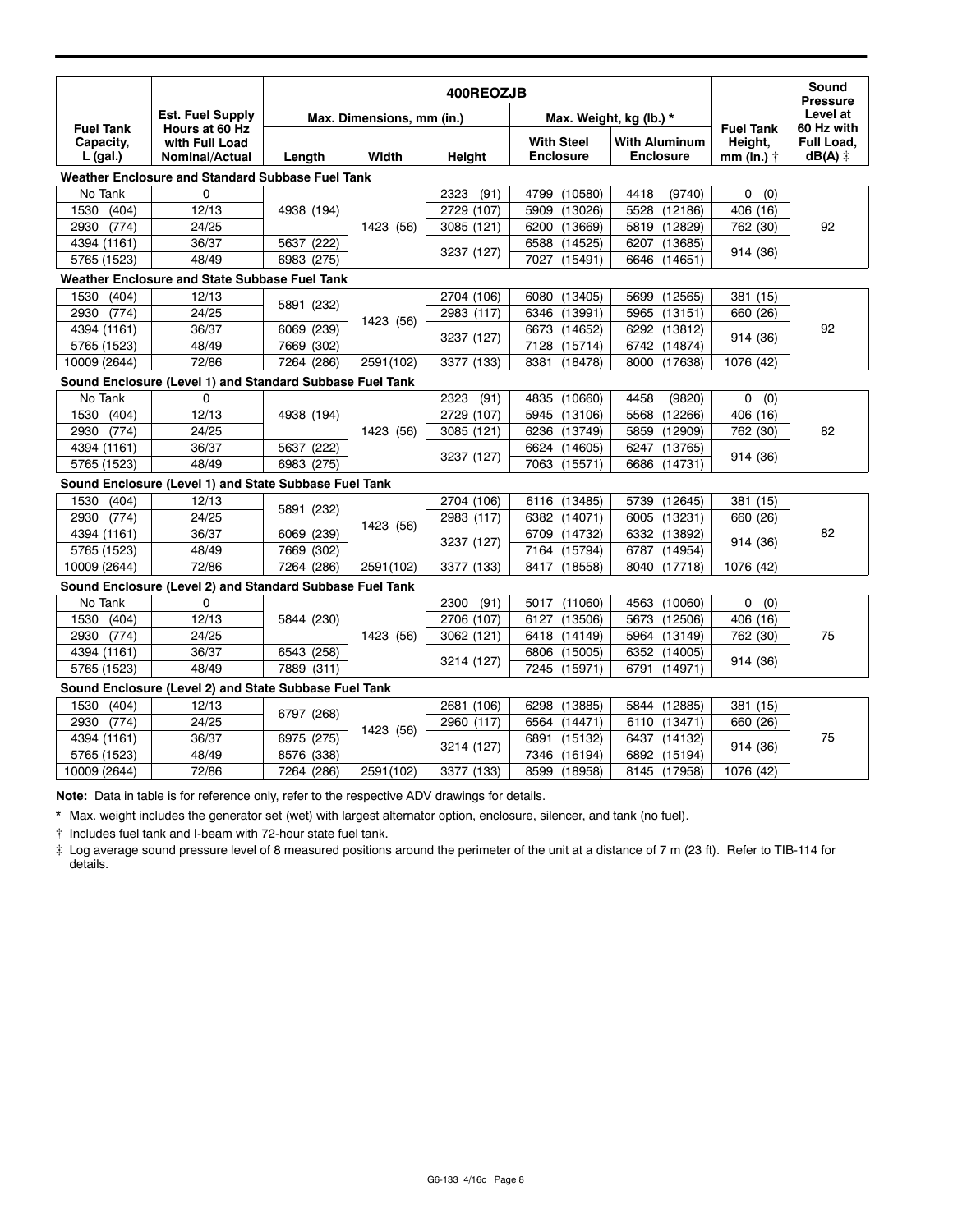| <b>Fuel Tank</b><br>Capacity,<br>$L$ (gal.) | <b>Est. Fuel Supply</b><br>Hours at 60 Hz<br>with Full Load<br><b>Nominal/Actual</b> | 500REOZJB                                 |                        |              |                                       |                                          |                                                   | Sound<br><b>Pressure</b>                       |
|---------------------------------------------|--------------------------------------------------------------------------------------|-------------------------------------------|------------------------|--------------|---------------------------------------|------------------------------------------|---------------------------------------------------|------------------------------------------------|
|                                             |                                                                                      | Max. Dimensions, mm (in.)                 |                        |              |                                       | Max. Weight, kg (lb.) *                  |                                                   | Level at                                       |
|                                             |                                                                                      | Length                                    | Width                  | Height       | <b>With Steel</b><br><b>Enclosure</b> | <b>With Aluminum</b><br><b>Enclosure</b> | <b>Fuel Tank</b><br>Height,<br>mm (in.) $\dagger$ | 60 Hz with<br>Full Load,<br>$dB(A)$ $\ddagger$ |
|                                             | Weather Enclosure and Standard Subbase Fuel Tank                                     |                                           |                        |              |                                       |                                          |                                                   |                                                |
| No Tank                                     | 0                                                                                    | 4936 (194)                                |                        | 2323<br>(91) | 4799<br>(10580)                       | 4418<br>(9740)                           | 0<br>(0)                                          |                                                |
| (468)<br>1771                               | 12/13                                                                                | 4938 (194)                                | 1423 (56)              | 2780 (109)   | 5957<br>(13134)                       | 5576<br>(12294)                          | 457 (18)                                          | 92                                             |
| (894)<br>3384                               | 24/25                                                                                |                                           |                        | 3161 (124)   | 6283<br>(13851)                       | (13011)<br>5902                          | 838 (33)                                          |                                                |
| 5046 (1333)                                 | 36/37                                                                                | 6272 (247)                                |                        | 3237 (127)   | 7027<br>(15491)                       | 6646<br>(14651)                          |                                                   |                                                |
| 6674 (1763)                                 | 48/49                                                                                | 7847 (309)                                |                        |              | 7323<br>(16145)                       | 6942<br>(15305)                          | 914 (36)                                          |                                                |
|                                             | Weather Enclosure and State Subbase Fuel Tank                                        |                                           |                        |              |                                       |                                          |                                                   |                                                |
| (468)<br>1771                               | 12/13                                                                                |                                           |                        | 2755 (108)   | 6125<br>(13503)                       | 5744 (12663)                             | 432 (17)                                          | 92                                             |
| (894)<br>3384                               | 24/25                                                                                | 5891 (232)<br>6831<br>(269)               |                        | 3060 (120)   | 6429<br>(14174)                       | 6048 (13334)                             | 737 (29)                                          |                                                |
| 5046 (1333)                                 | 36/37                                                                                |                                           | 1423 (56)              | 3237 (127)   | 7128<br>(15714)                       | 6747<br>(14874)                          |                                                   |                                                |
| 6674 (1763)                                 | 48/49                                                                                | 8711 (343)                                |                        |              | 7455<br>(16435)                       | 7074<br>(15595)                          | 914 (36)                                          |                                                |
| 10009 (2644)                                | 72/74                                                                                | 7264 (286)                                | 2591(102)              | 3377 (133)   | 8381<br>(18478)                       | 8000 (17638)                             | 1076 (42)                                         |                                                |
|                                             | Sound Enclosure (Level 1) and Standard Subbase Fuel Tank                             |                                           |                        |              |                                       |                                          |                                                   |                                                |
| No Tank                                     | $\Omega$                                                                             | 4936 (194)                                | 1423 (56)              | (91)<br>2323 | (10660)<br>4835                       | 4458<br>(9820)                           | (0)<br>0                                          | 84                                             |
| 1771<br>(468)                               | 12/13                                                                                | 4938 (194)<br>6272 (247)<br>7847 (309)    |                        | 2780 (109)   | (13214)<br>5993                       | 5616<br>(12374)                          | 457 (18)                                          |                                                |
| 3384<br>(894)                               | 24/25                                                                                |                                           |                        | 3161 (124)   | (13931)<br>6319                       | 5942<br>(13091)                          | 838 (33)                                          |                                                |
| 5046 (1333)                                 | 36/37                                                                                |                                           |                        | 3237 (127)   | 7063<br>(15571)                       | 6686<br>(14731)                          | 914 (36)                                          |                                                |
| 6674 (1763)                                 | 48/49                                                                                |                                           |                        |              | 7359<br>(16225)                       | 6982 (15385)                             |                                                   |                                                |
|                                             | Sound Enclosure (Level 1) and State Subbase Fuel Tank                                |                                           |                        |              |                                       |                                          |                                                   |                                                |
| (468)<br>1771                               | 12/13                                                                                |                                           |                        | 2755 (108)   | 6161<br>(13583)                       | 5784<br>(12743)                          | 432 (17)                                          |                                                |
| 3384<br>(894)                               | 24/25                                                                                | 5891 (232)                                | 1423 (56)              | 3060 (120)   | (14254)<br>6465                       | 6088<br>(13414)                          | 737 (29)                                          |                                                |
| 5046 (1333)                                 | 36/37                                                                                | 6831<br>(269)                             |                        | 3237 (127)   | 7164<br>(15794)                       | 6787<br>(14954)                          |                                                   | 84                                             |
| 6674 (1763)                                 | 48/49                                                                                | 8711<br>(343)                             |                        |              | 7491<br>(16515)                       | 7114<br>(15675)                          | 914 (36)                                          |                                                |
| 10009 (2644)                                | 72/74                                                                                | (286)<br>7264                             | 2591(102)              | 3377 (133)   | 8417<br>(18558)                       | 8040<br>(17718)                          | 1076 (42)                                         |                                                |
|                                             | Sound Enclosure (Level 2) and Standard Subbase Fuel Tank                             |                                           |                        |              |                                       |                                          |                                                   |                                                |
| No Tank                                     | $\Omega$                                                                             |                                           | 1423 (56)              | 2300<br>(91) | 5017<br>(11060)                       | 4563<br>(10060)                          | 0<br>(0)                                          | 76                                             |
| 1771<br>(468)                               | 12/13                                                                                | 5844 (230)<br>7178 (283)<br>8753 (345)    |                        | 2757 (109)   | 6175<br>(13614)                       | 5721<br>(12614)                          | 457 (18)                                          |                                                |
| (894)<br>3384                               | 24/25                                                                                |                                           |                        | 3138 (124)   | 6501<br>(14331)                       | (13331)<br>6047                          | 838 (33)                                          |                                                |
| 5046 (1333)                                 | 36/37                                                                                |                                           |                        | 3214 (127)   | 7245<br>(15971)                       | 6791<br>(14971)                          |                                                   |                                                |
| 6674 (1763)                                 | 48/49                                                                                |                                           |                        |              | 7541<br>(16625)                       | 7087<br>(15625)                          | 914 (36)                                          |                                                |
|                                             | Sound Enclosure (Level 2) and State Subbase Fuel Tank                                |                                           |                        |              |                                       |                                          |                                                   |                                                |
| 1771<br>(468)                               | 12/13                                                                                |                                           |                        | 2732 (108)   | 6343<br>(13983)                       | 5889<br>(12983)                          | 432 (17)                                          |                                                |
| 3384<br>(894)                               | 24/25                                                                                | 6798 (268)<br>7737 (305)<br>9617<br>(379) | 1423 (56)<br>2591(102) | 3037 (120)   | (14654)<br>6647                       | 6193 (13654)                             | 737 (29)                                          |                                                |
| 5046 (1333)                                 | 36/37                                                                                |                                           |                        | 3214 (127)   | (16194)<br>7346                       | 6892<br>(15194)                          |                                                   | 76                                             |
| 6674 (1763)                                 | 48/49                                                                                |                                           |                        |              | 7673<br>(16915)                       | 7219<br>(15915)                          | 914 (36)                                          |                                                |
| 10009 (2644)                                | 72/74                                                                                | 7264 (286)                                |                        | 3377 (133)   | 8599<br>(18958)                       | 8145 (17958)                             | 1076 (42)                                         |                                                |

**Note:** Data in table is for reference only, refer to the respective ADV drawings for details.

\* Max. weight includes the generator set (wet) with largest alternator option, enclosure, silencer, and tank (no fuel).

 $\dagger$  Includes fuel tank and I-beam with 72-hour state fuel tank.

 $\ddot*$  Log average sound pressure level of 8 measured positions around the perimeter of the unit at a distance of 7 m (23 ft). Refer to TIB-114 for details.